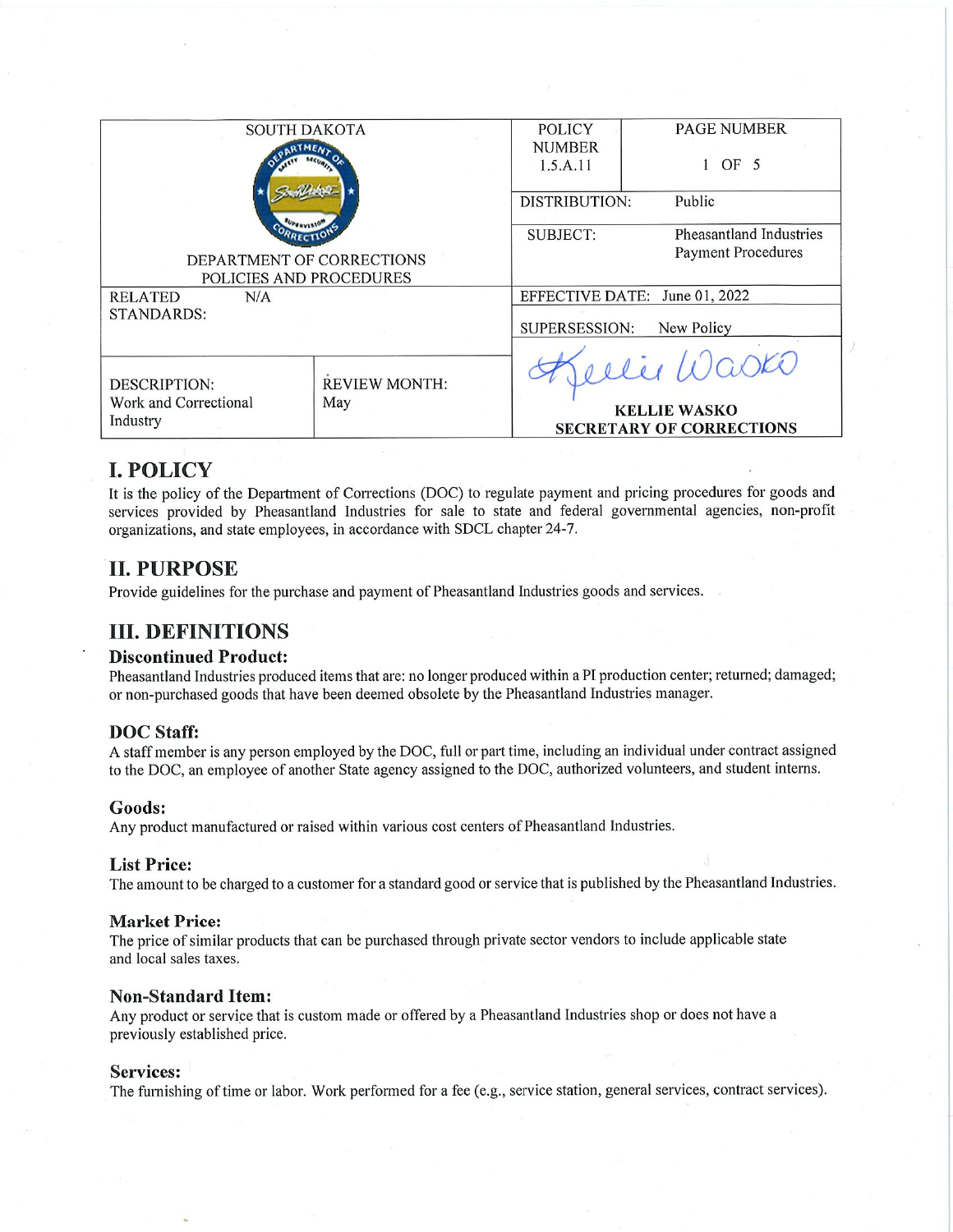| <b>SECTION</b>                    | SUBJECT                                               | <b>DOC POLICY</b>   | Page 2 of 5 |
|-----------------------------------|-------------------------------------------------------|---------------------|-------------|
| Work and<br>Correctional Industry | Pheasantland<br>! Industries<br>Payment<br>Procedures | 1. <i>J</i> . T. II | Effective:  |
|                                   |                                                       |                     | 06/012022   |

#### **Shop Supervisor/Foreman:**

The foreman of the respective cost center(s) where Pheasantland Industries products are produced and/or services offered.

#### **Shop Rate:**

A predetermined hourly rate that includes direct labor and shop overhead rates as determined by the Accountant and approved by the Pheasantland Industries manager.

#### **Specialty Item:**

Any good that is not produced entirely within a production center that requires additions, deletions or modifications to a part, structure or assembly originally owned and provided by the customer.

#### **Standard Item:**

Any product that is listed in Pheasantland Industries publication (e.g., newsletter, website, etc.).

#### **Shop Order/PI-7 Form Packing Slip:**

A form used to acknowledge that Pheasantland Industries goods are accounted for and approved for movement from a cost center. Shop orders will include billing name, address, phone number, email, description of product, quantity, and unit price.

## **IV PROCEDURES**

### **1. Sales of Standard Goods and Services:**

- A. The procedure for sales of standard goods and services at the list price to state, county, and federal governmental agencies, non-profit organizations, school districts, and state employees are as follows:
	- 1. A shop order will be created upon receipt of either an authorized purchase order, letter of authorization, or internal memo from the shop foremen. Orders for state employees must be approved by the Pheasantland Industries manager per DOC policy 1.5.A.3 *Pheasantland Industries Sales to State Employees*.
	- 2. All movement of products will be accompanied by a shop order/PI-7 packing slip and remain with the product throughout each step of the distribution process. A copy of the shop order documenting date and quantities of the product shipment will be forwarded to the PI Accountant at the time of the shipment. Copies of the shop order will be provided to security posts as required by individual facilities procedures.
	- 3. Completed shop orders/PI-7 packing slip will be sent to the PI Accountant for distribution. Orders can be picked up from the accountant, delivered by a DOC employee, or sent by outside carrier.
	- 4. Customers will be required to sign the PI-7 form to acknowledge the receipt of the product. A copy of the shop order/PI-7 form will be left with the customer and all other copies will be forwarded directly to the PI Accountant.

#### **2. Sale of Non-Standard Goods and Services:**

- A. In order for PI customers, to include DOC employees, to purchase non-standard or discontinued products or specialty items from PI, the subsequent steps will be followed. The shop supervisor/foreman will determine whether the item is a specialty item or non-standard product. The following procedures will apply if a specialty item or a non-standard product is sold.
	- 1. Upon customer request to perform work on a non-standard or specialty item, the PI staff within the work center will create a job file to include a non-standard/specialty item quote. The nonstandard/specialty quote will include:
		- a. A full description of the scope of work to be performed to include all items to be repaired or modified.
		- b. An itemized list of materials/parts to be included with unit pricing which designates the items as either stock items or specific purchases.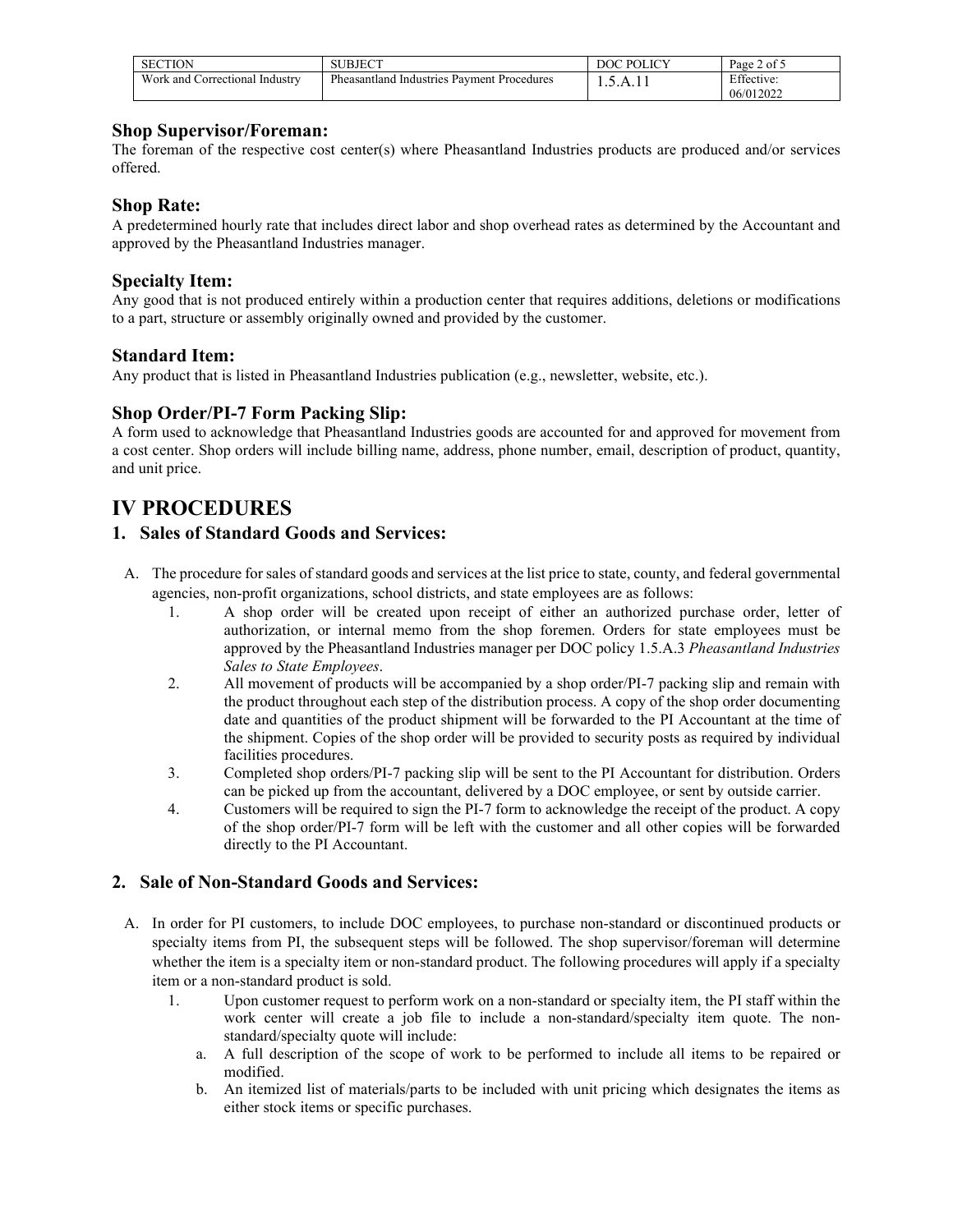| <b>SECTION</b>                             | <b>JBJECT</b>                                     | <b>POLICY</b> | $\sim$<br>- of 5<br>Page 5 |
|--------------------------------------------|---------------------------------------------------|---------------|----------------------------|
| Work and <b>v</b><br>Correctional Industry | <b>Pheasantland Industries Payment Procedures</b> | $\cdots$      | Effective:                 |
|                                            |                                                   |               | 06/012022                  |

- c. An estimate of the direct labor required.
- d. Freight or delivery required in the scope of work.
- e. Payment terms.
- 2. Once the quote has been created, each material/part on the list of materials will be priced to create a total cost of materials for the project.
- 3. All personal items provided to the shop by the customer, to be used on the project will be tagged using the unique ID number assigned to the project. Multiple items can be tagged with the same ID number provided they are all part of the same project and cataloged with submission into the job file.
- 4. The labor cost will be determined by multiplying the estimated labor time with the preapproved shop rate for the cost center.
- 5. A pre-approved markup percentage will be added to the total cost of materials and labor to establish a total price quote.
- 6. Upon completion of the review, the non-standard/specialty item quote will be presented to the customer for review and acceptance. At no time will work begin on a project prior to receipt of the customer's signed acceptance of the non-standard/specialty item quote.
- 7. Upon customer acceptance, the signed non-standard/specialty item quote will be forwarded to the PI Accountant for approval by the PI Manager.
- 8. The project identification number will be included in all purchasing and receiving documents and included into the job file. Stock items/materials used in the project will also be documented at the time of removal from inventory including description, quantity and price and will be added to the job file. Upon receipt of items specifically purchased for the project, they will be marked with the project identification number and cataloged into the job file.
- 9. Any modifications or additions to the scope of work or materials required for the project will be accomplished using a change order quote created with the same information, process, review and customer acknowledgement as required for the non-standard/specialty item quote.

#### **3. Payment Arrangements:**

- A. Payment arrangements for state employees must be made at the time of the sale, through the PI Accountant and prior to removal from state property. State and federal governmental agencies, non-profit organizations, and state employees, in accordance with SDCL chapter 24-7 will be invoiced, and payment terms are net 30.
	- 1. State employee purchases or non-standard or specialty items full payment in the form of a check, credit card, or money order to the PI Accountant will be required simultaneously with the delivery/completion of the project and will include the project number on any receipt provided.

### **4. Delivery:**

- A. Upon delivery of the item, PI will:
	- 1. Have the purchaser sign the PI-7 form.<br>2. Ensure that the purchaser has paid the
	- 2. Ensure that the purchaser has paid the full invoiced amount by check, money order, or credit/debit card if the order is for a state employee. Cash will only be accepted at designated fiscal locations.
	- 3. Forward the receipt and check to the attention of the designated PI Fiscal Office.
- B. Orders may not leave a PI shop without the PI-7 form accompanying the product.

#### **5. Prices:**

A. Discounted sale prices for discontinued products will be recommended by the shop supervisor and approved, in writing, by the PI manager.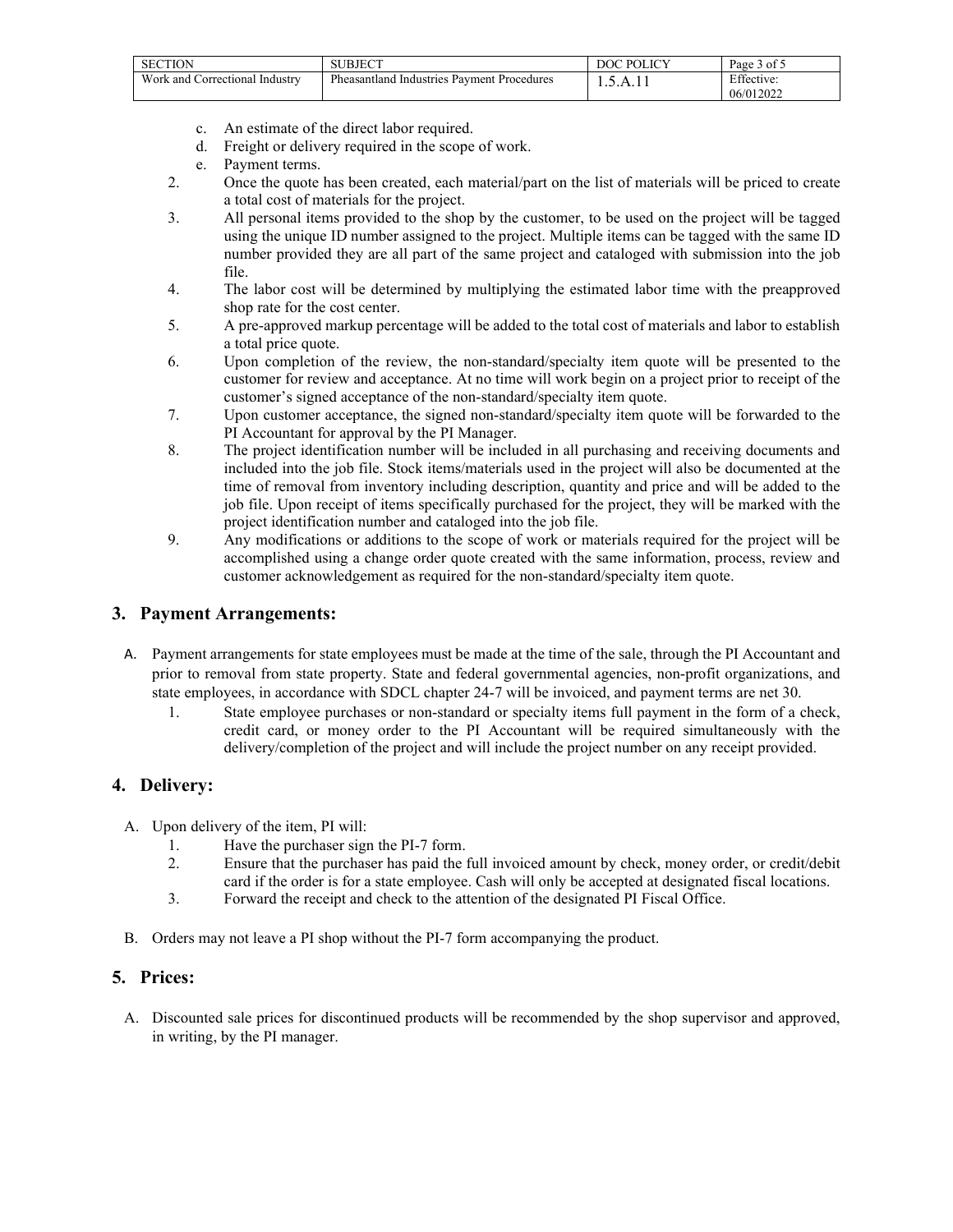| <b>SECTION</b>                 | SUBJECT                                             | <b>POLICY</b><br>DOC | $\sim$<br>Page 4 of 5 |
|--------------------------------|-----------------------------------------------------|----------------------|-----------------------|
| Work and Correctional Industry | Pheasantland.<br>Pavment Procedures<br>. Industries | 1.7.11               | Effective:            |
|                                |                                                     |                      | 06/012022             |

- B. The PI manager reserves the right to reduce prices on all PI good and services based on the business need of the division.
- C. The sales price of PI products and services will be as close as possible to the prevailing retail market price of similar products and services in the private sector.

### **6. Returns**

A. No returns on custom made items will be allowed unless approved the PI Manager.

# **V. RESPONSIBILITY**

It is the responsibility of the Pheasantland Industries Manager to enforce this policy and conduct annual review making revisions as necessary.

## **VI. AUTHORITY**

A. SDCL §§ 24-7

# **VII. HISTORY**

April 2022 – New policy

**ATTACHMENTS** (Published in PolicyTech unless otherwise noted)

1. DOC Policy Implementation / Adjustments